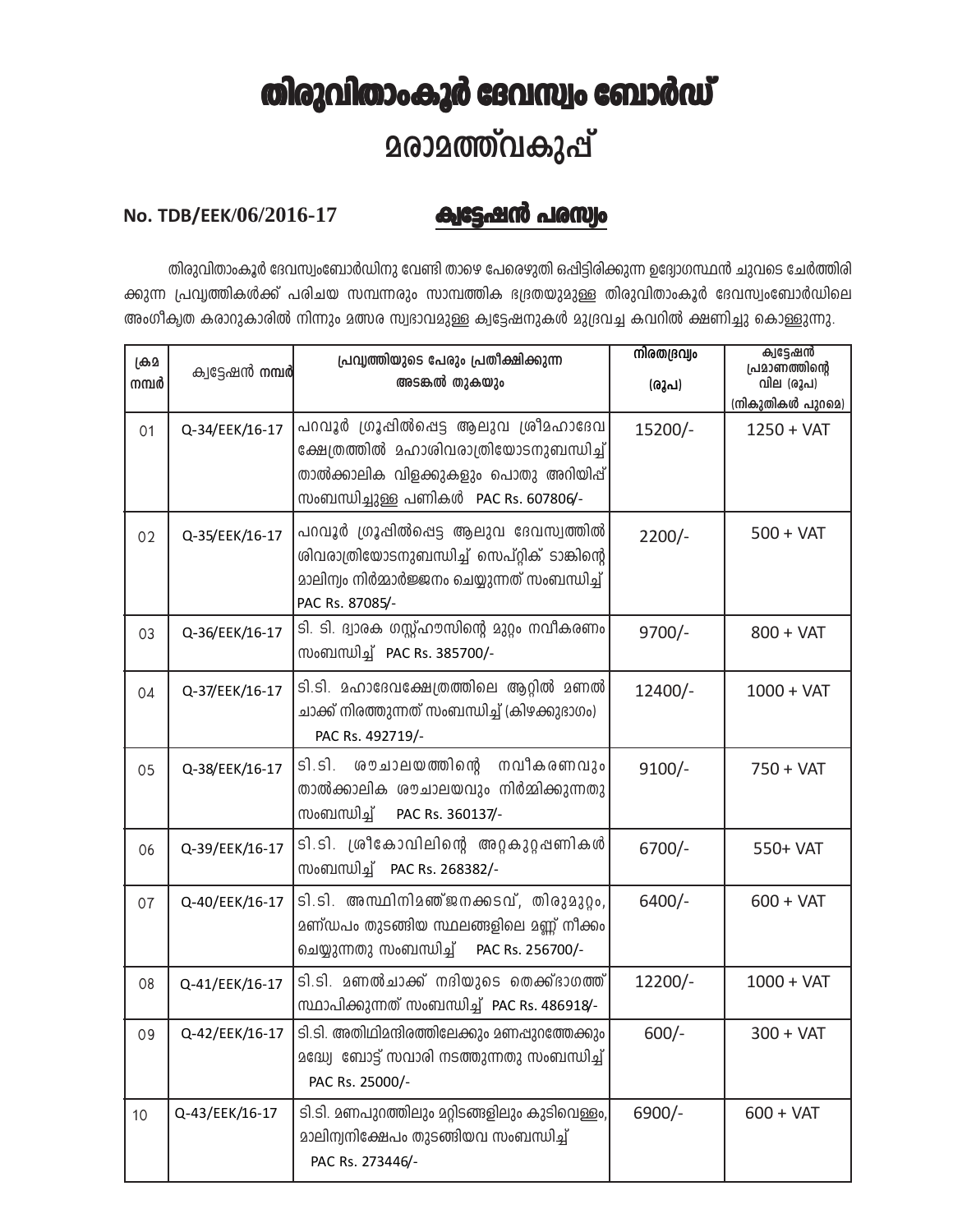| ക്രി<br>നമ്പർ | ക്വട്ടേഷൻ നമ്പർ | പ്രവൃത്തിയുടെ പേരും പ്രതീക്ഷിക്കുന്ന<br>അടങ്കൽ തുകയും                                                                                                                                                | നിരതദ്രവ്വം<br>(രൂപ) | ക്വട്ടേഷൻ<br>പ്രമാണത്തിന്റെ<br>വില (രൂപ)<br>(നികുതികൾ പുറമെ) |
|---------------|-----------------|------------------------------------------------------------------------------------------------------------------------------------------------------------------------------------------------------|----------------------|--------------------------------------------------------------|
| 11            | Q-44/EEK/16-17  | ഏറ്റുമാനൂർ<br>ദേവസ്വത്തിൽ<br>താൽകാലിക<br>വൈദ്യുത ദീപാലങ്കാരം നടത്തുന്നത് സംബന്ധിച്ച്<br>PAC Rs. 338174/-                                                                                             | 8500/-               | $700 + VAT$                                                  |
| 12            | Q-45/EEK/16-17  | ടി.ടി. കല്ല്യാണമണ്ഡപം പെയിന്റ് ചെയ്യുന്നത്<br>സംബന്ധിച്ച്<br>PAC Rs. 215095/-                                                                                                                        | 5400/-               | $500 + VAT$                                                  |
| 13            | Q-46/EEK/16-17  | ടി.ടി. വെങ്കല വിളക്കഴി വൃത്തിയാക്കുന്നത്<br>സംബന്ധിച്ച് PAC Rs. 392400/-                                                                                                                             | 9900/-               | $800 + VAT$                                                  |
| 14            | Q-47/EEK/16-17  | ടി.ടി. ഉത്സവത്തിനോടനുബന്ധിച്ച് ആറാട്ടുകടവ്<br>വ്വത്തിയാക്കുന്നത് സംബന്ധിച്ച് PAC Rs. 111237/-                                                                                                        | $2800/-$             | $500 + VAT$                                                  |
| 15            | Q-48/EEK/16-17  | ടി.ടി. പന്തൽ നിർമ്മാണം സംബന്ധിച്ച്<br>PAC Rs. 1043685/-                                                                                                                                              | 26500/-              | $5000 + VAT$                                                 |
| 16            | Q-49/EEK/16-17  | ടി.ടി. വാർഷിക അറ്റകുറ്റപ്പണികൾ സംബന്ധിച്ച്<br>(ശ്രീകോവിൽ)<br>(PAC Rs. 669129/-)                                                                                                                      | 16800/-              | $1400 + VAT$                                                 |
| 17            | Q-50/EEK/16-17  | പറവൂർ ഗ്രൂപ്പിൽപ്പെട്ട ആലുവ ശ്രീമഹാദേവർ<br>ക്ഷേത്രത്തിലെ 1192-മാണ്ടത്തെ ശിവരാത്രി<br>യോടനുബന്ധിച്ച് അമ്പലത്തിന്റെ ബലിത്തറകളുടെ<br>മുകളിൽ താൽക്കാലിക പന്തൽ ഇടുന്നത്<br>സംബന്ധിച്ച് (PAC Rs. 495000/-) | 12400/-              | $1000 + VAT$                                                 |
| 18            | Q-51/EEK/17-18  | ഭാഗത്ത്<br>รา.รา.<br>അമ്പലത്തിന്റെ കിഴക്ക്<br>ബലിത്തറകളുടെ മുകളിൽ താൽകാലിക പന്തൽ,<br>ബാരിക്കേട് തുടങ്ങിയവ ഇടുന്നത് സംബന്ധിച്ച്<br>(PAC Rs. 475000/-)                                                 | 11900/-              | $950 + VAT$                                                  |
| 19            | Q-52/EEK/17-18  | SI.S.<br>ശ്രീകൃഷ്ണസ്വാമി<br>ക്ഷേത്രത്തിൽ<br>താൽക്കാലിക ദീപാലങ്കാരവും പൊതുശബ്ദ<br>സംവിധാനവും ഒരുക്കുന്നത് സംബന്ധിച്ച്<br>(PAC Rs. 89000/-)                                                            | $2200/-$             | $500 + VAT$                                                  |
| 20            | Q-53/EEK/17-18  | ടി.ടി.മണൽപുറം പാലത്തിലേക്കുള്ള വഴിയിൽ<br>വഴിവിളക്കുകൾ സ്ഥാപിച്ച്, ബലഭദ്ര സദ്വാലയം,<br>ദ്വാരക അതിഥിമന്ദിരം എന്നിവയുടെ വയറിംഗ്<br>അറ്റകുറ്റഷണികൾ സംബന്ധിച്ച്<br>(PAC Rs. 404528/-)                     | 10200/-              | $850 + VAT$                                                  |
| 21            | Q-54/EEK/17-18  | ടി.ടി.അത്വാവര്വമായ വയറിംഗ് അറ്റകുറ്റപണികൾ,<br>എൽ.ഇ.ഡി.വഴിവിളക്കുകൾ അമ്പലപരിസരത്ത്<br>സ്ഥാപിക്കുന്നത് സംബന്ധിച്ച് (PAC Rs. 434007/-)                                                                  | 10900/-              | $900 + VAT$                                                  |
| 22            | Q-55/EEK/17-18  | ടി.ടി.മഹാദേവക്ഷേത്രത്തിലെ മണൽപുറത്ത്<br>ചൂണ്ടുപലക സ്ഥാപിക്കുന്നതും നിലവിലുള്ള<br>പലക അറ്റകുറ്റഷണികൾ സംബന്ധിച്ച്<br>(PAC Rs. 325000/-)                                                                | $8200/-$             | $650 + VAT$                                                  |